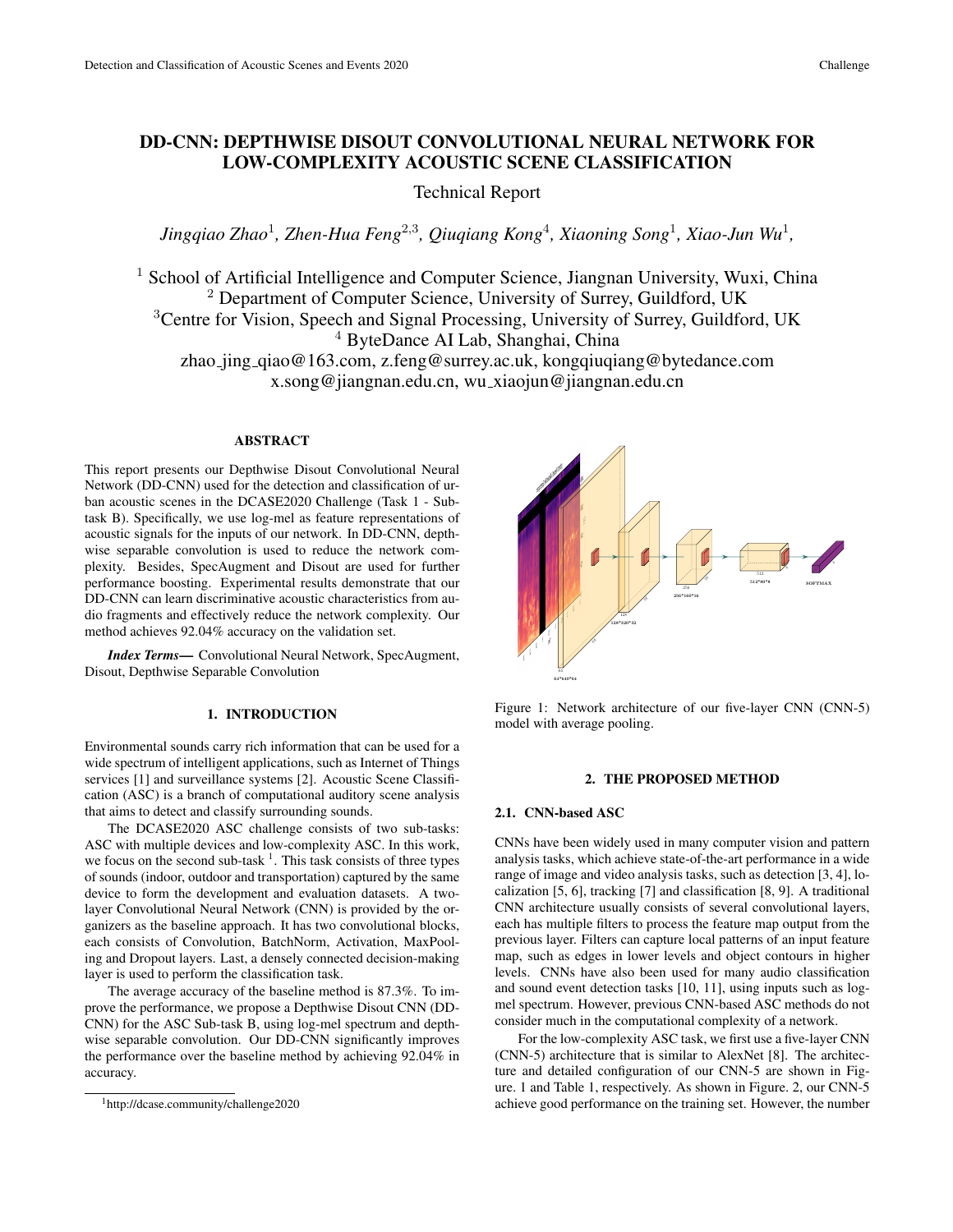

Figure 2: The performance of CNN-5 and CNN-3 on the training set, in terms of accuracy.



Figure 3: The network architecture of the proposed DD-CNN method.

of parameters of CNN-5 is much more than 500KB (Table 1).

We reduce the network complexity of CNN-5 by removing two convolutional layers and obtain a simple CNN-3 model which model size is smaller than 500KB. However, as shown in Figure. 2, the performance of CNN-3 is degraded significantly, in terms of training accuracy. To address this issue, we propose a novel Depthwise Disout CNN (DD-CNN) model that uses depthwise separable convolution to reduce the complexity of a network while maintaining the performance of the network. In addition, we use Disout to further improve the generalization ability of our DD-CNN model. The network architecture and detailed configuration of our DD-CNN model are shown in Figure. 3 and Table 2, respectively.

Depth-level separable convolution is a decomposable convolution operation that can be broken down into two smaller operations: depthwise convolution and pointwise convolution [12]. Depthwise convolution is different from standard convolution. For the conventional convolution, filers are applied to all the input channels. In contrast, depthwise convolution uses different convolution filters for different input channels, as shown in Figure. 4. The last convolution layer is applied to all the channels, so the depth separable convolution is equal to the standard convolutional operation. Pointwise convolution is a normal convolution, except that it uses 1x1 convolutions. For depthwise separable convolution, it first uses



Figure 4: Depthwise separable convolution.

Table 1: Configuration of the CNN-5 architecture. The total number of model parameters is 4,305,859.

| Laver         | <b>Output Shape</b>  | # Params  |  |
|---------------|----------------------|-----------|--|
| $Conv2d-1$    | $[-1, 64, 640, 64]$  | 1,600     |  |
| $Conv2d-1$    | $[-1, 64, 640, 64]$  | 1,600     |  |
| BatchNorm2d-2 | $[-1, 64, 640, 64]$  | 128       |  |
| $Conv2d-3$    | $[-1, 128, 320, 32]$ | 204,800   |  |
| BatchNorm2d-4 | [-1, 128, 320, 32]   | 256       |  |
| $Conv2d-5$    | $[-1, 256, 160, 16]$ | 819,200   |  |
| BatchNorm2d-6 | $[-1, 256, 160, 16]$ | 512       |  |
| $Conv2d-7$    | $[-1, 512, 80, 8]$   | 3,276,800 |  |
| BatchNorm2d-8 | $[-1, 512, 80, 8]$   | 1,024     |  |
| Linear-13     | $[-1, 3]$            | 1,539     |  |

Table 2: Configuration of the proposed DD-CNN architecture. The total number of model parameters is 127, 491.

| Layer              | <b>Output Shape</b>  | # Params          |
|--------------------|----------------------|-------------------|
| $Conv2d-1$         | $[-1, 64, 640, 64]$  | 1664              |
| BatchNorm2d-2      | $[-1, 64, 640, 64]$  | 128               |
| $Conv2d-3$         | $[-1, 64, 640, 64]$  | 1664              |
| BatchNorm2d-4      | $[-1, 64, 640, 64]$  | 128               |
| $Conv2d-5$         | $[-1, 128, 320, 32]$ | 6528              |
| BatchNorm2d-6      | $[-1, 128, 320, 32]$ | 256               |
| $Conv2d-7$         | $[-1, 128, 160, 16]$ | 12928             |
| BatchNorm2d-8      | $[-1, 128, 160, 16]$ | 256               |
| $Conv2d-9$         | $[-1, 256, 80, 8]$   | 102656            |
| BatchNorm2d-10     | $[-1, 256, 80, 8]$   | 512               |
| Disout-11          | $[-1, 256, 40, 4]$   | 0                 |
| LinearScheduler-12 | $[-1, 256, 40, 4]$   | $\mathbf{\Omega}$ |
| Linear-13          | $[-1, 3]$            | 771               |

depthwise convolution of different input channels separately, and then uses pointwise convolution to combine all the above outputs. With depthwise separable convolution, we can significantly reduce the parameters and computational complexity of a network while maintaining its performance, as shown in Table 2.

By using depthwise separable convolution, the network architecture of our DD-CNN is shown in Figure. 3. More details of the configuration of each layer of our DD-CNN is shown in Table 2. For each convolutional layer, we set the kernel size to 5, padding size to 2 and stride to 1. The fully-connected layer with Disout is used for output.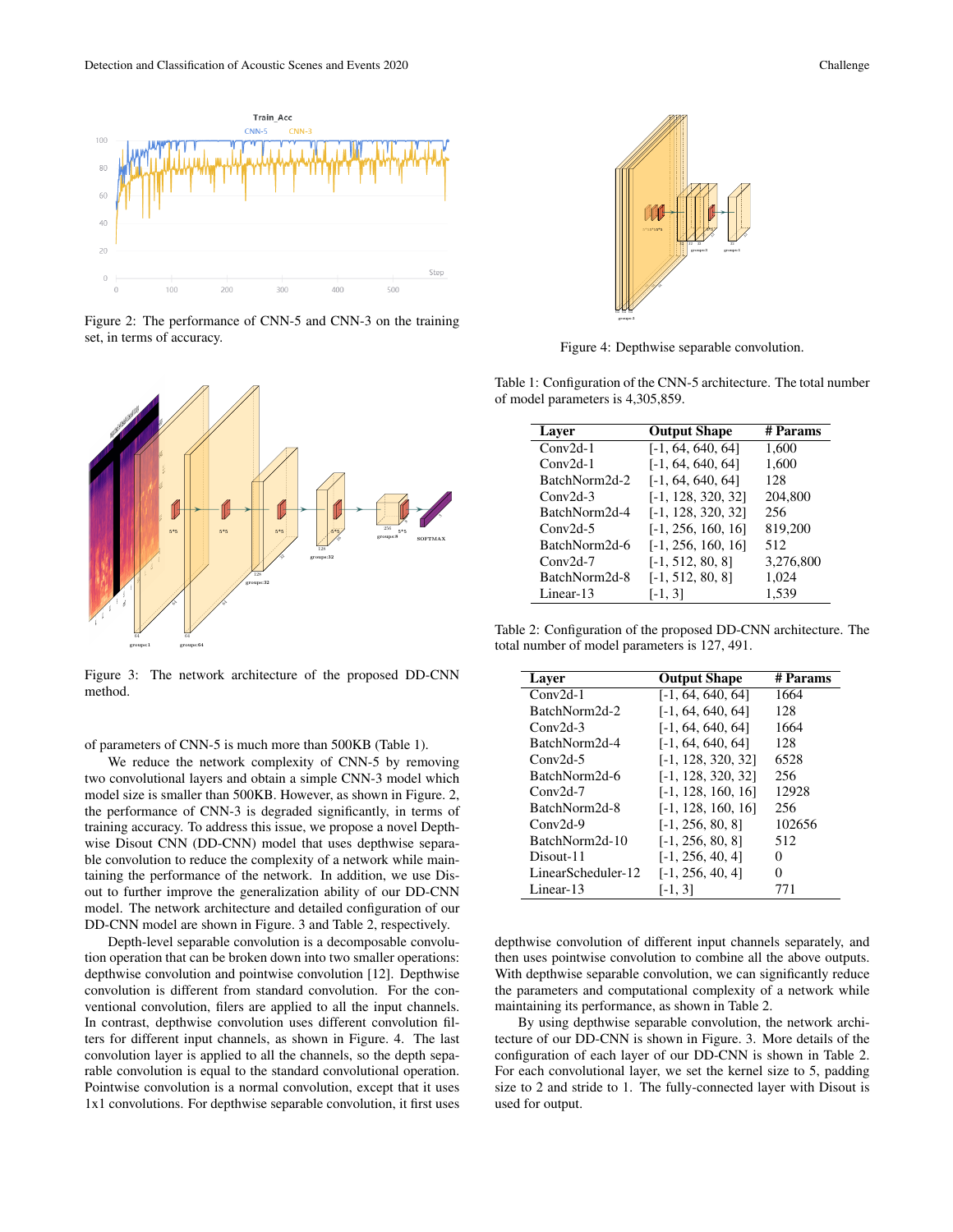

Figure 5: SpecAugment for log-mel spectrum map

# 2.2. Disout

Dropout is an important technique for effective deep learning, which has been widely used in various machine learning frameworks. Dropout brings positive impacts to deep-learning-based computer vision, natural language processing, speech recognition and other tasks. Dropout can improve the performance of a trained network in terms of generalization capability and robustness by addressing the overfitting problem.

Based on dropout, Tang *et. al.* proposed a new technique, namely Disout [13]. This method enhances the generalization ability of deep neural networks by studying feature plot disturbances. Based on the Rademacher complexity of the middle layer of a network, the generalization error upper bound of a given deep neural network is determined. The introduction of perturbs into feature maps in Disout can reduce the complexity of the network's Rademacher, thereby improving its generalization capability. Disout not only outperforms the classical dropout method in traditional visual tasks but also achieves promising results in natural language processing and voice processing tasks. In our DD-CNN, we use Disout for the last fully-connected layer to improve the generalization capacity of the network.

#### 2.3. SpecAugment

Without sufficient training data, it is crucial to apply data augmentation to the existing training samples thus to improve the performance of a learning-based method by better exploiting the data in



Figure 6: The performance of CNN-3, CNN-5 and DD-CNN in terms of accuracy, obtained on the evaluation set.

our hand. In sound recognition, traditional data augmentation methods include deformation of sound waves and background noise jetting. Different data augmentation methods are applied to each individual training sample. With data augmentation, we can train a network with better performance by synthesizing new training samples from the original ones. However, existing data augmentation methods, such as ASRs [14], increase computational complexity and often require additional data.

To train a CNN model for ASC, we first transform sound waves to a spectrum map as our training data. Data augmentation methods are typically applied to sound waves and then transformed into spectrum maps. For each sample, newly generated sound waves have to be converted to spectrum maps, increasing the amount of calculation. In our approach, we directly perform data augmentation on spectrum maps, rather than the original sound data. Because our data augmentation method is applied directly to input spectrum maps, it can be added dynamically in real time without spending more time on converting sound waves to spectrum maps, which slow down the network training significantly.

To be more specific, we use SpecAugment [15] to modify spectrum maps by distorting time domain signal, masking the frequency domain channel and the time domain channel. This data augmentation method can be used to increase the robustness of the trained network to combat deformations on the time domain and partial fragment loss on the frequency domain. In Figure. 5, we give an example of SpecAugment.

#### 3. EXPERIMENTAL RESULTS

### 3.1. The DCASE2020 ASC Dataset

The DCASE2020 dataset consists of 10 classes sounds captured in airport, shopping mall, metro station, pedestrian street, public square, street traffic, tram, bus, metro and park. This challenge provides two datasets, development and evaluation, for algorithm development. The sub-task B of TAU Urban Acoustic Scenes 2020 dataset contains 40 hour audio recordings which are balanced between classes and recorded at 48kHz sampling rate with 24-bit resolution in stereo. Each sound recording was spitted into 10-second audio samples.

#### 3.2. Results

We implemented our CNN-3, CNN-5 and DD-CNN methods using PyTorch. The AdamW optimizer was used for network training,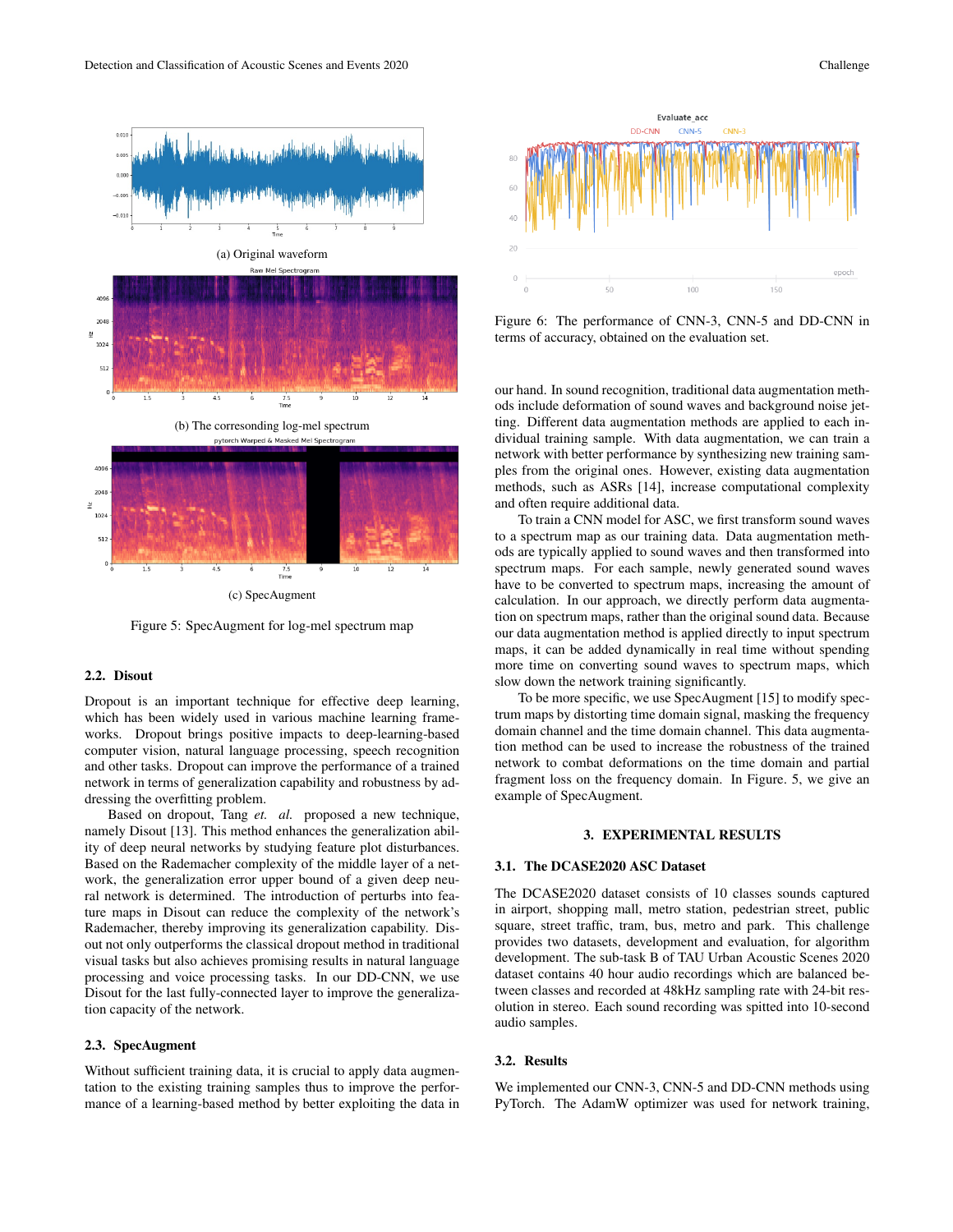

Figure 7: The performance of three different networks. Red: our Depthwise Disout CNN, Blue: CNN-5, Yellow: CNN-3.

Table 3: Experimental results under three difference scenarios: indoor, outdoor and transportation.

| Scene          | <b>Baseline</b> |       | <b>DD-CNN</b> |       |
|----------------|-----------------|-------|---------------|-------|
|                | Accuracy        | Loss  | Accuracy      | Loss  |
| Indoor         | 78.7%           | 0.863 | 89.1%         | 0.402 |
| Outdoor        | 88.5%           | 0.400 | 90.2%         | 0.296 |
| Transportation | 93.6%           | 0.236 | 97.3%         | 0.075 |
| Average        | 87.0%           | 0.493 | $92.0 \%$     | 0.257 |

with 200 epochs on an Nvidia RTX 2080ti card. The initial learning rate was set to 0.001 and the batch size was set to 16.

The evaluation performance of three different networks, CNN-3, CNN-5 and DD-CNN, obtained on the evaluation set is shown in Figure. 6. We can see that the proposed DD-CNN method outperforms CNN-5 significantly in terms of accuracy. However, our DD-CNN has much smaller model parameter size than that of CNN-5. In contrast, by simply reducing the model size of CNN-5 to create a smaller network CNN-3, the performance of CNN-3 is significantly degraded.

The final results of the proposed DD-CNN method are reported in Table 3. We can see that our DD-CNN outperforms the baseline approach provided by the organizers for all the categories, in terms of accuracy. Our DD-CNN does not lose accuracy by significantly reducing the model parameters. More importantly, our DD-CNN has better generalization performance than traditional CNN networks as shown in Figure. 7. We also report the confusion matrix in Figure. 8.

# 4. CONCLUSION

For DCASE2020, a novel Depthwise Disout CNN (DD-CNN) model was proposed. In addition, we studied the performance of two traditional CNN models, CNN-3 and CNN-5, with a comparison with our DD-CNN on the sub-task B of the ASC task. Through our experiments, we find that the deep separable convolution can effectively reduce network parameters while maintaining the capacity of a network. In addition, the use of Disout and SpecAugment further improves the generalization capability of our DD-CNN and brings additional performance boosting. In future, we aim to explore cross-mission structures with deep separable convolution networks for CNN-based acoustic scene classification.



Figure 8: The confusion matrix of the best model obtained on the development dataset.

#### 5. ACKNOWLEDGMENT

This work was supported in part by the National Key Research and Development Program of China (Grant No. 2017YFC1601800), the National Natural Science Foundation of China (61876072, 61902153), the China Postdoctoral Science Foundation (2018T110441) and the Six Talent Peaks Project of Jiangsu Province (XYDXX-012).

## 6. REFERENCES

- [1] M. M. Hossain, M. Fotouhi, and R. Hasan, "Towards an analysis of security issues, challenges, and open problems in the internet of things," *World congress on services*, pp. 21–28, 2015.
- [2] F. Dufaux and T. Ebrahimi, "Scrambling for privacy protection in video surveillance systems," *IEEE Transactions on Circuits and Systems for Video Technology*, vol. 18, no. 8, pp. 1168–1174, 2008.
- [3] K. He, G. Gkioxari, P. Dollár, and R. Girshick, "Mask R-CNN," in *Proceedings of the IEEE international conference on computer vision*, 2017, pp. 2961–2969.
- [4] Z.-H. Feng, J. Kittler, M. Awais, P. Huber, and X.-J. Wu, "Face detection, bounding box aggregation and pose estimation for robust facial landmark localisation in the wild," in *Proceedings of the IEEE conference on computer vision and pattern recognition workshops*, 2017, pp. 160–169.
- [5] Z.-H. Feng, J. Kittler, M. Awais, and X.-J. Wu, "Rectified wing loss for efficient and robust facial landmark localisation with convolutional neural networks," *International Journal of Computer Vision*, pp. 1–20, 2019.
- [6] Z.-H. Feng, J. Kittler, and X.-J. Wu, "Mining hard augmented samples for robust facial landmark localization with cnns," *IEEE Signal Processing Letters*, vol. 26, no. 3, pp. 450–454, 2019.
- [7] T. Xu, Z.-H. Feng, X.-J. Wu, and J. Kittler, "Afat: Adaptive failure-aware tracker for robust visual object tracking," *arXiv preprint arXiv:2005.13708*, 2020.